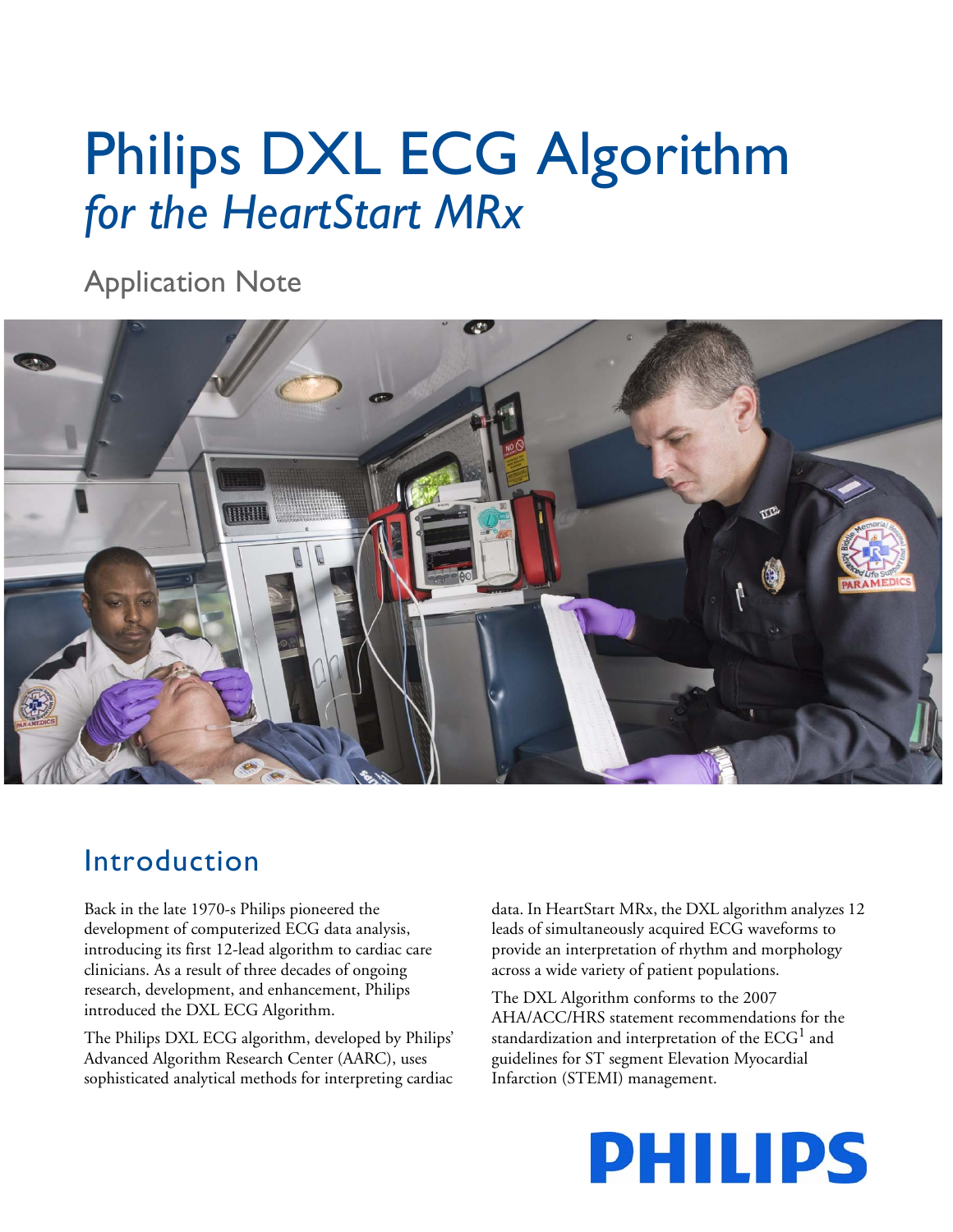# Diagnostic Capabilities Summary

The Philips DXL ECG Algorithm goes beyond traditional 12-lead interpretation. It offers incremental diagnostic capabilities not associated with other ECG analysis programs:

- ▶ ST segment Elevation Myocardial Infarction— Culprit coronary Artery (STEMI-CA) criteria to suggest the probable site of the occlusion.
- Updated diagnostic criteria based upon the latest clinical research. One example is the addition of "global ischemia" due to left main or multivessel occlusion.
- Enhanced Critical Value statements to highlight conditions requiring immediate clinical attention.
- Updated interpretive statements to reflect the 2007  $AHA/ACC/HRS$  recommendations<sup>1</sup>.

**NOTE:** This Application Note describes features of the Philips DXL ECG algorithm that may not be available on all Philips products incorporating ECG analysis. Please refer to the documentation supplied with your Philips product for specific versions and available features.

For example, this Application Note focuses on the HeartStart MRx product versions F.00 and above that utilize the 12-lead functionality of the Philips DXL ECG Algorithm.

# Analysis Process

The DXL algorithm performs multiple steps to produce precise and consistent ECG measurements that are used to generate interpretive statements.

**NOTE:** A computer-interpreted ECG report is not intended to be a substitute for interpretation by a qualified physician. An overread and confirmation of computer-based ECGs by a physician is required.

#### at a rate of 1 KHz. Figure 1 **Philips 12-lead DXL ECG Algorithm**



#### Acquisition and Quality Assessment

- ▶ 12 leads are captured for 10 seconds and digitized at a sampling rate of 8 KHz.
- $\triangleright$  Signal quality is evaluated. If the signal quality is poor, then a display message notifies the user.
- If the signal quality is adequate, then it is downsampled and presented to the DXL algorithm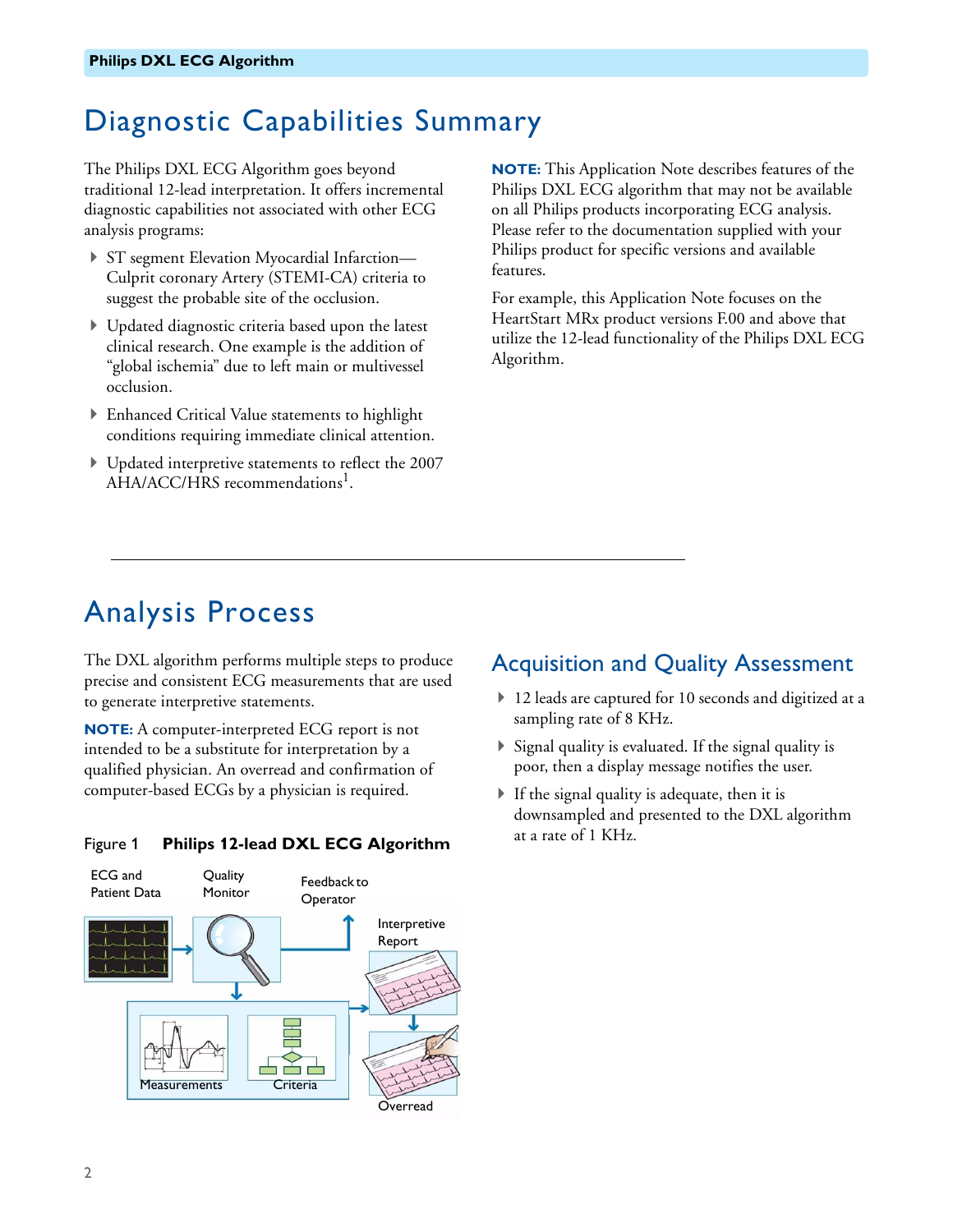### Waveform Recognition and **Measurement**

The DXL algorithm:

- Accurately identifies pacemaker pulses.
- Measures each P-Q-R-S-T complex in each of the leads individually. Can suppress a lead based on global measurements if it shows excessive variation.
- Classifies complexes into families based on rate and morphology parameters. Classifies paced beats independently.
- Creates average representative beats for the dominant beat family.
- Performs morphologic analysis of the non-paced beats even in paced rhythms.
- Measures individual lead and global parameters of representative beats. Uses innovative methods for difficult measurements, such as onset of P and end of T. Uses specialized techniques, such as synthesized vectorcardiograms, for transverse plane measurements (specifically for pediatric ECGs).
- Analyzes atrial arrythmia, searching for different rhythms, such as Complete Heart Block, Second Degree Block, Atrial Fibrillation/Flutter, etc.

## Application of ECG Criteria

- The ECG criteria can use any combination of lead and global measurements, enhancing the flexibility and power of interpretive capabilities
- The DXL algorithm applies established traditional and modern interpretation criteria, including ageand gender-specific criteria and criteria based upon the latest scientific findings.
- The DXL algorithm applies new measurements and criteria for:
	- *STEMI-CA* to suggest Culprit Artery occlusion sites, and
	- *Critical Values* to highlight ECGs requiring urgent clinical attention.

The DXL algorithm uses lossless data compression, ensuring that the original, raw signals are available for further review and analysis, and the complete data are saved on the device. This approach increases the value of collected data, helps to develop further algorithm improvements, and enables new clinical research.

# STEMI Detection

ST segment elevations in ECG tracings provide highly effective risk stratification in acute coronary syndromes. For patients with ST segment Elevation acute Myocardial Infarction (STEMI), the most critical factor in improving survival rates is the earliest possible administration of reperfusion therapy and reduction of "discovery-to-treatment" times.

#### Figure 2 **STEMI**



The DXL algorithm provides advanced capabilities for fast, accurate detection of STEMI based on the current guidelines.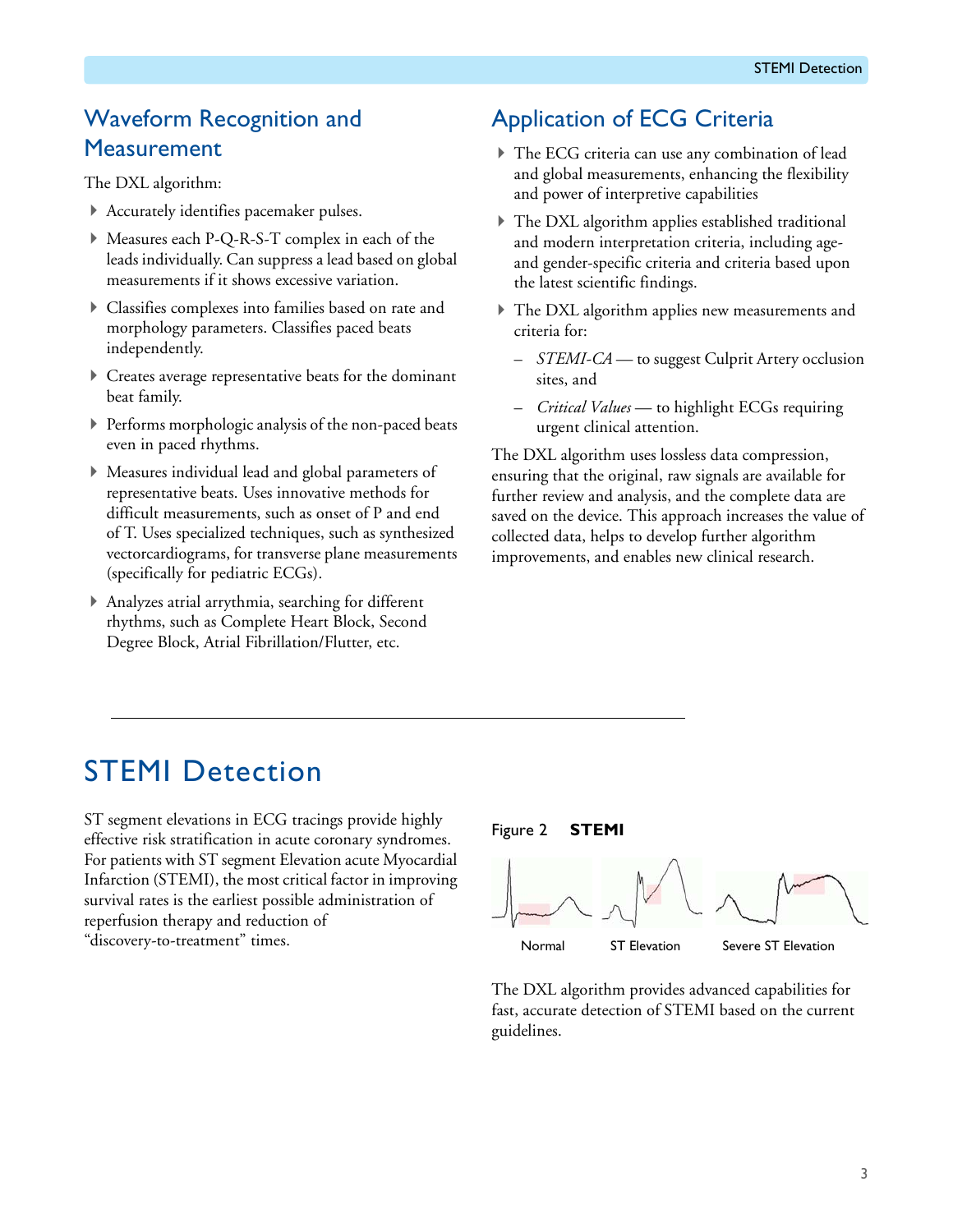#### Difficulties in STEMI Diagnosis

The following factors complicate reliable diagnosis of STEMI:

#### Intermittence

The fact that STEMI may come and go during the early phases of a heart attack makes its speedy accurate recognition especially important. The patient may experience coronary spasm and relief, where ST becomes elevated and then goes back to normal.

#### Different Non-MI ST Elevation Causes

Conditions other than acute infarct can also cause changes in the ST segment level and shape:

- $\triangleright$  Pericarditis (inflammation of the sac surrounding the heart);
- Some medications (e.g. digitalis);
- ▶ ST elevation may persist after an infarct becomes chronic;
- $\blacktriangleright$  etc.

#### STEMI Criteria

To overcome the difficulties in STEMI diagnosis, the DXL Algorithm:

- Requires at least two adjacent leads with sufficient ST elevation to meet the 2005 ACC/AHA guidelines;
- Uses the greatest ST elevation in most leads to form a more definite interpretation;
- Looks at the distribution of ST elevation among the various leads to determine what the culprit artery might be, based upon defined criteria;
- Suggests a culprit artery only when the STEMI findings are strong to avoid false positives.

### STEMI-CA for Identification of Culprit Artery

If STEMI criteria are met, the DXL algorithm's STEMI-CA criteria identify the culprit artery or probable anatomical site causing the functional ischemia. This may have prognostic significance and help to pinpoint the "culprit" lesion when multiple obstructions are present and thus optimize the treatment approach in the catheterization laboratory.

Specific anatomic sites can include the following coronary arteries (see [Figure 3\)](#page-3-0):

- left anterior descending (LAD),
- ▶ right coronary artery (RCA),
- left circumflex (LCx),
- left main or equivalent multi-vessel disease (LM/MVD).

<span id="page-3-0"></span>



[Figure 4](#page-3-1) shows some clinical examples of the way that STEMI-CA statements appear in a 12-lead report from the DXL algorithm:

#### <span id="page-3-1"></span>Figure 4 **Clinical Examples of STEMI-CA (for three different ECGs)**

Inferoposterior infarct, acute (LCx) Lateral leads are also involved... Anterolateral infarct, acute (LAD) Repol abnrm, severe global ischemia (LM/MVD)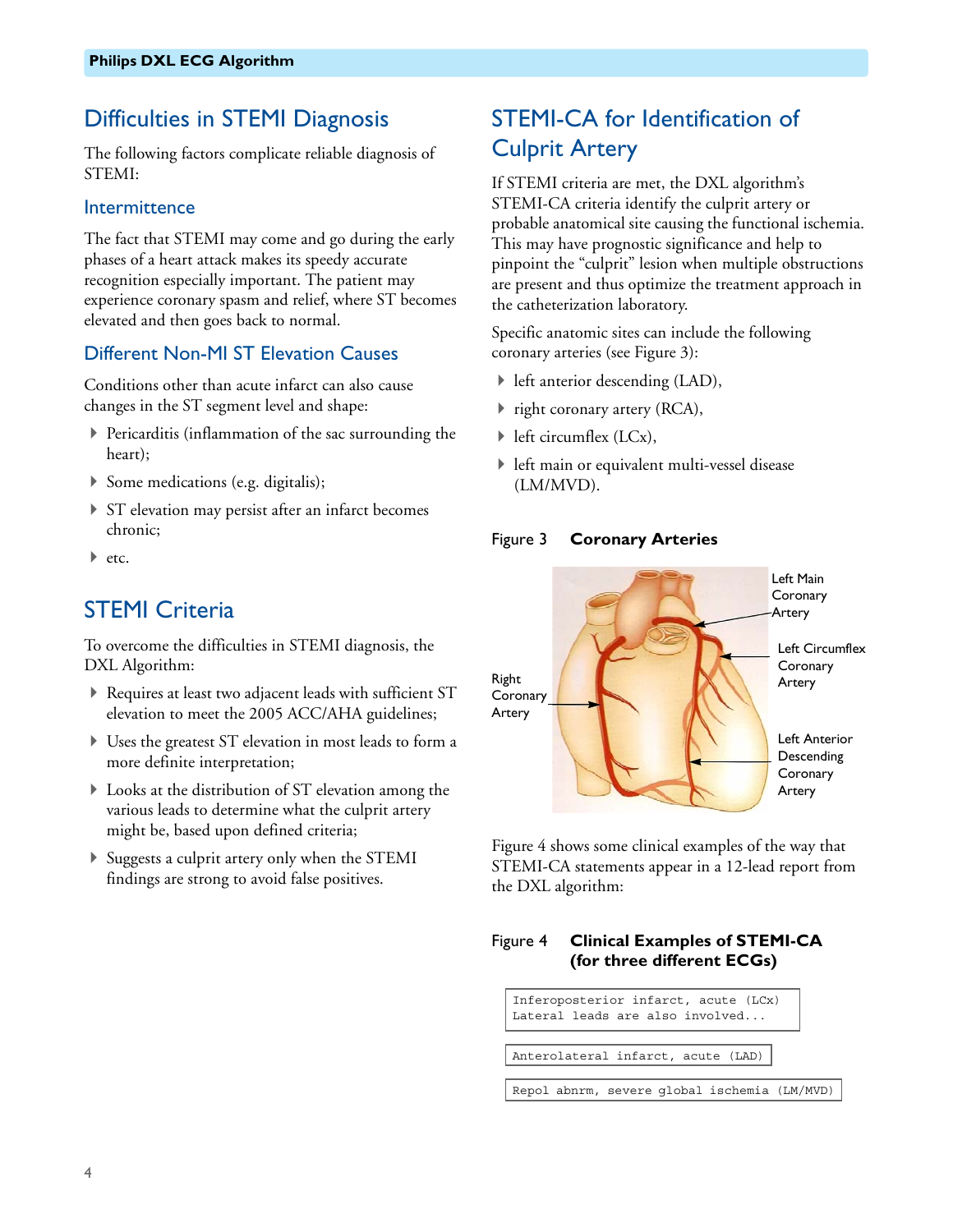#### Additional STEMI-CA Benefits

In addition to identifying the Culprit Artery, STEMI-CA has the following advantages in comparison with other diagnostic methods:<sup>2,3</sup>

- Angiography findings alone may be difficult to interpret because they may show chronic lesions in several arteries.
- Angiography may show obstructions that are not necessarily causing problems.
- STEMI-CA can assist in directing treatment in the catheterization laboratory to the likely lesion location.
- STEMI-CA can identify "severe global ischemia"—a condition when either left main coronary artery or multiple vessels are obstructed.

## Critical Values

The Joint Commission on the Accreditation of Healthcare Organizations sets the following goal: "[The institution should] take action to improve the timeliness of reporting, and the timeliness of receipt by the responsible licensed caregiver, of critical test results and values." <sup>4</sup>

Critical Values are highly visible (highlighted in red on the HeartStart MRx display) independent statements on the ECG report that highlight conditions requiring immediate clinical attention. Specific statements are:

- >>> Acute MI <<<
- >>> Acute Ischemia <<<
- >>> Complete Heart Block <<<
- >>> Extreme Tachycardia <<<

These statements are designed to be used by emergency medical personnel in the field as a trigger for their STEMI protocol that would likely include alerting the hospital ahead of the patient arrival and transport directly to a cardiac specialty hospital.

Critical Values can go hand-in-hand with the STEMI-CA statements:

#### Figure 5 **Critical Values and STEMI-CA**

```
Inferoposterior infarct, acute (LCx)
Lateral leads are also involved...
>>> Acute MI <<<
```
Anterolateral infarct, acute (LAD) >>> Acute MI <<<

Repol abnrm, severe global ischemia (LM/MVD) >>> Acute Ischemia <<<

Use of Critical Values is configurable and supports quality initiatives in multiple areas of the medical enterprise. For example, in the emergency department, Critical Values can support a hospital's focus on door-to-balloon initiatives.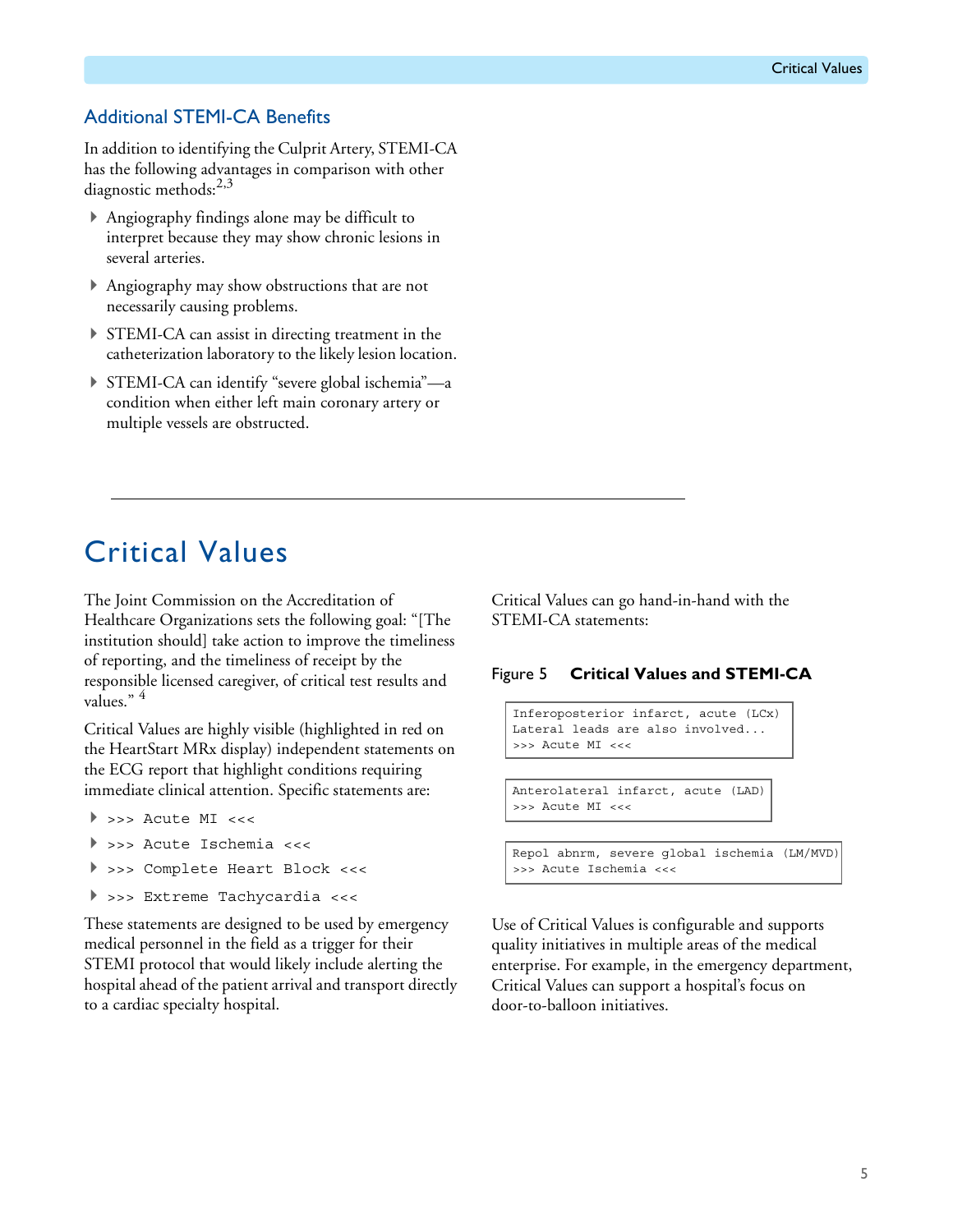# Gender-, Age-, and Lead-Specific ECG Interpretation

Studies show that the threshold values for ECG interpretation are gender, age, and lead-dependent characteristics. For example, in healthy individuals, the amplitude of the ST junction is greater in men than in women.<sup>1</sup>

When the resting ECG reveals ST segment depression greater than 0.1 mV in eight or more body surface leads coupled with ST segment elevation in aVR and is otherwise unremarkable, the automated interpretation should suggest ischemia due to multi-vessel or left main coronary artery obstruction.

In the DXL algorithm, a new Critical Value has been added to reflect "Acute Ischemia" and STEMI-CA provides for left main or multi-vessel disease (LM/MVD).

#### Gender-Specific Criteria

Gender-specific criteria are not new to Philips. They have been incorporated into our multi-lead algorithms since 1978 and have been enhanced continually based on the latest research and guidelines. The DXL algorithm applies gender, age, and lead limits for improved detection of acute MI. For example, STEMI criteria are subject to reduced ST limits for women. The algorithm also uses gender-specific axis deviation criteria, Cornell gender-specific criteria for detection of left ventricular hypertrophies, and Rochester and Rautaharju criteria for the detection of prolonged QT.

Application of these gender-specific criteria results in ECG interpretations that help clinicians more accurately assess the cardiac state of patients of either sex.

### Integrated Pediatric Analysis

Philips introduced the industry's first pediatric ECG analysis capabilities in 1982 and has built upon that experience to maintain an advanced, fully integrated pediatric interpretation.

The pediatric criteria use 12 distinct age groups grouped progressively from hours through days, weeks, months, and years—to ensure that the most age-relevant interpretation criteria are applied for analyzing the available waveform. The age is used throughout the criteria to define normal limits in heart rate, axis deviation, time intervals, and voltage values for interpretation accuracy in tachycardia, bradycardia, prolongation or shortening of PR and QT intervals, hypertrophy, early repolarization, myocardial ischemia and infarct, and other cardiac conditions.

Mild right ventricular hypertrophy and incomplete right bundle branch block differentiation is improved with a unique combination of a derived vectorcardiogram for transverse plane measurements with traditional measurements from the standard 12 leads.

### Modern Left Ventricular Hypertrophy Criteria

The DXL algorithm employs the gender-specific Cornell voltage criteria<sup>5</sup> for left ventricular hypertrophy along with other traditional LVH criteria. This increases the sensitivity and specificity of LVH detection.

## QT Analysis

Because of the relatively recent appreciation of the connection between many medications and the development of Torsade de Pointes, there has been renewed interest in the accurate measurement of the QT interval and the various QT interval "corrections."

The DXL algorithm uses an innovative measurement technique to ensure an accurate and reproducible end of T measurement, even in the presence of large U waves and biphasic or notched T waves. Because high resolution ECG signals are maintained through analysis and storage, the integrity of the end of T remains available for analysis and subsequent high resolution review typical in clinical research.

The same QT algorithm has been further applied for use within Philips IntelliVue real-time monitoring systems and ambulatory monitoring Holter products.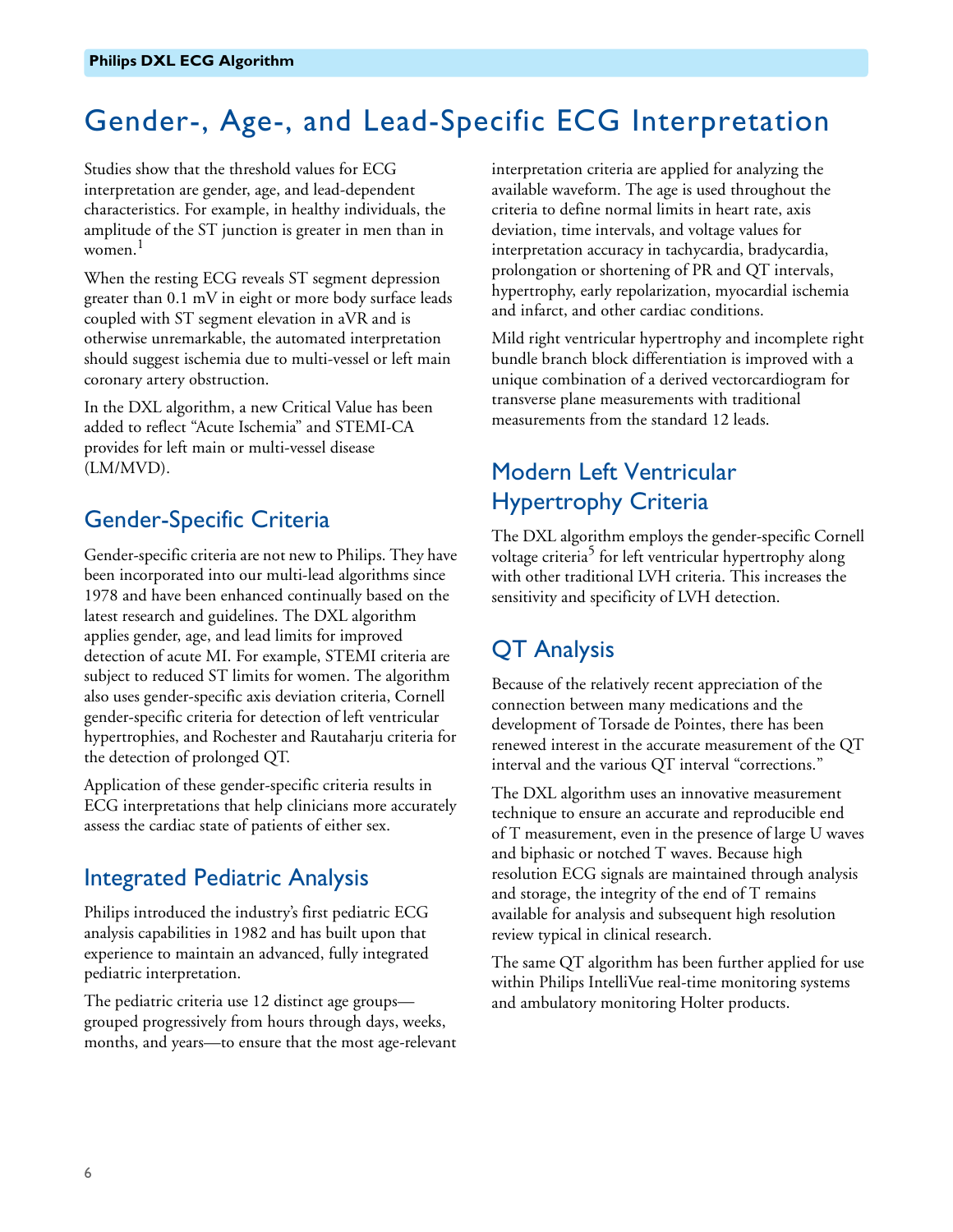#### Advanced Pacemaker Detection

Between 2% and 5% of routine diagnostic ECGs are acquired from patients with implanted cardiac pacemakers, devices which have become increasingly capable, efficient, and complex. To keep up with these pacemaker developments, the DXL algorithm handles a variety of atrial, ventricular, and A-V sequential pacing modes. A sophisticated noise-adaptive pulse detector runs on all acquired leads with confirmation from multiple leads differentiating true pulses from noise.

Analysis of pacemaker pulse locations with respect to P-waves and QRS complexes permits classification of a variety of pacemaker rhythms and identification of non-paced QRS complexes for further morphologic analysis in ECGs with both paced and non-paced beats.

Although the detector is quite sensitive, even to low amplitude pacer spikes typical of modern pacemakers, it can still differentiate these spikes from the very narrow and sharp QRS complexes typical of neonatal ECGs.

# Reference

- **1** AHA/ACC/HRS Recommendations for the Standardization and Interpretation of the Electrocardiogram, Part II. *J Am Coll Cardiology,* 2007; 49:1128-1135.
- **2** Nair, R. and D. L. Glancy, ECG Discrimination Between Right and Left Circumflex Coronary Arterial Occlusion in Patients with Acute Inferior Miocardial Infarction, *CHEST* 2002; 122:134-139.
- **3** Wong, T.W., et al., New Electrocardiographic Criteria for Identifying the Culprit Artery in Inferior Wall Acute Miocardial Infarction, *Am J Cardiol*, 2004; 94:1168-1171.
- **4** JCAHO, 2007 National Patient Safety Goals, Goal 2C.
- **5** Casale P.N., et al., Improved sex-specific criteria of left ventricular hypertrophy for clinical and computer interpretation of electrocardiograms: validation with autopsy findings, *Circulation*, 1987; 75 (3): 565–72.